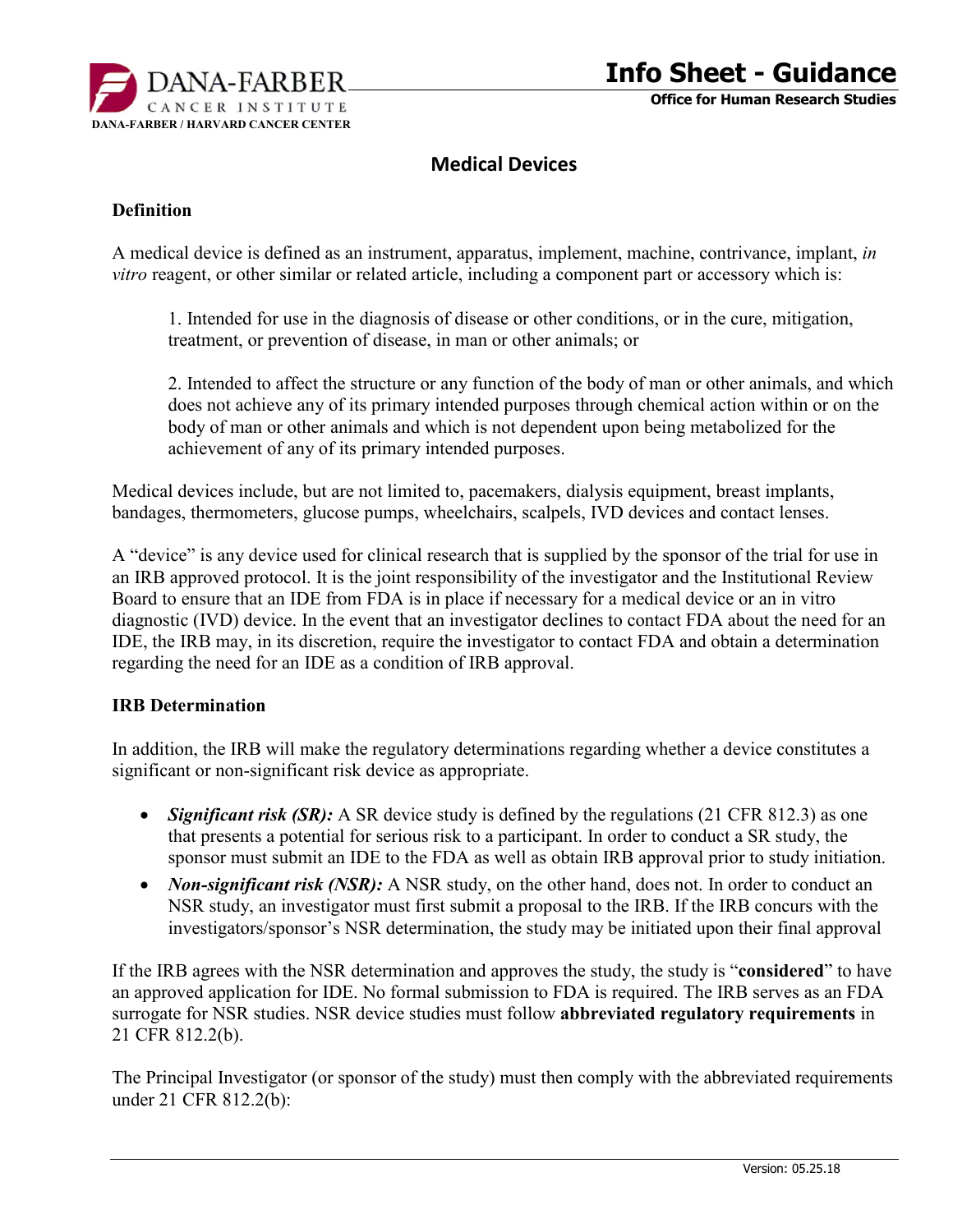(1) The sponsor labels the device in accordance with 21 CFR §812.5 and must bear the statement "CAUTION - Investigational Device. Limited by Federal (or United States) law to investigational use."

(2) The sponsor obtains IRB approval of the investigation after presenting the reviewing IRB with a brief explanation of why the device was not a significant risk device, and maintains such approval.

(3) The sponsor ensures that investigators participating in an investigation obtain and document informed consent from each subject under the investigator's care (under 21 CFR 50), unless documentation was waived.

(4) The sponsor complies with the requirements of 21 CFR 812.46 with respect to monitoring investigations.

(5) The sponsor maintains the records required under 21 CFR 812.140(b) (4) and (5) and makes the reports required under 21 CFR  $812.150(b)$  (1) through (3) and (5) through (10).

(6) The sponsor ensures that participating investigator (if different from the sponsor) maintain the records required by 21 CFR  $812.140(a)(3)(i)$  and make the reports required under §812.150(a) (1), (2), (5), and (7).

(7) The sponsor complies with the prohibitions in 21 CFR 812.7 against promotion and other practices.

For assistance in making a significant risk (SR) and nonsignificant risk (NSR) determinations, contact FDA or visit the FDA web pages [FDA Device Advice](http://www.fda.gov/MedicalDevices/DeviceRegulationandGuidance/default.htm) and [FDA's Information Sheets on Medical](http://www.fda.gov/ScienceResearch/SpecialTopics/RunningClinicalTrials/GuidancesInformationSheetsandNotices/ucm113709.htm)  [Devices,](http://www.fda.gov/ScienceResearch/SpecialTopics/RunningClinicalTrials/GuidancesInformationSheetsandNotices/ucm113709.htm) or download ["FDA's Information Sheet Guidance regarding significant risk and non-significant](http://www.fda.gov/downloads/RegulatoryInformation/Guidances/UCM126418.pdf)  [risk medical device studies"](http://www.fda.gov/downloads/RegulatoryInformation/Guidances/UCM126418.pdf) (PDF) and/or ["FDA's Frequently Asked Questions About Medical Devices](http://www.fda.gov/downloads/RegulatoryInformation/Guidances/UCM127067.pdf) (PDF).

### **Studies Exempt from IDE**

No IDE is required if the study meets one of the exemption categories in 21 CFR 812.2(c) that apply to human research. All criteria under each category must be true in order to meet the exemption category. IRB review and informed consent are still required.

### **Category 1-2**

A clinical investigation with approved devices used in accordance with labeling. The device may have been approved for commercial distribution before May 28, 1976 or deemed substantially equivalent to a device commercially approved before May 28, 1976.

### **Category 3**

A clinical investigation with *in vitro* diagnostic devices, if the sponsor complies with applicable requirements in 809.10(c) and if the testing:

(i) is noninvasive;

- (ii) does not require an invasive sampling procedure that presents significant risk;
- (iii) does not by design or intention introduce energy into a subject; and
- (iv) is not used as a diagnostic procedure without confirmation of the diagnosis by another, medically established diagnostic product or procedure. 21 CFR 812.2(c)(3).

### **Category 4**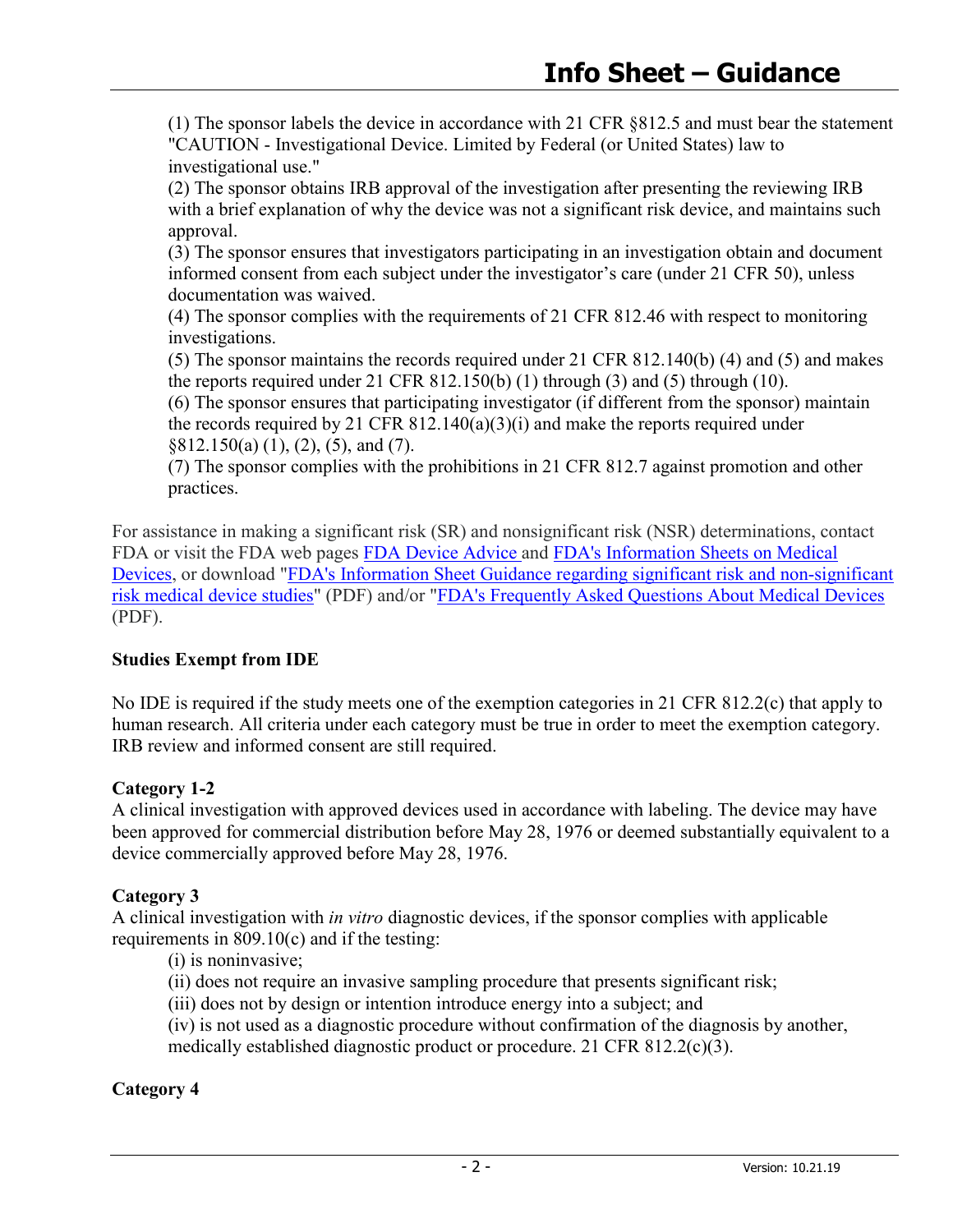A clinical investigation with a marketed device undergoing consumer preference testing, testing of a modification, or testing of a combination of two or more devices in commercial distribution, unless testing is for determining safety and efficacy and/or puts subjects at risk.

### **Category 7\***

A clinical investigation of a custom device as defined in 21CFR812.3(b), unless the device is being used to determine safety or effectiveness for commercial distribution. \*Category 5 & 6 do not apply to human research.

#### **Where questions still exist, investigators should contact the appropriate FDA review division for guidance.**

Contacts for Center for Devices and Radiological Health

- 800-638-2041 or 301-796-7100
- IDE Inquiries: 301-796-5640
- dsmica@cdrh.fda.gov

The FDA website outlines the FDA's Procedure for responding to inquiries regarding need for an IDE [https://www.fda.gov/medical-devices/how-study-and-market-your-device/device-advice-investigational](https://www.fda.gov/medical-devices/how-study-and-market-your-device/device-advice-investigational-device-exemption-ide)[device-exemption-ide](https://www.fda.gov/medical-devices/how-study-and-market-your-device/device-advice-investigational-device-exemption-ide)

### **Investigational Device Accountability**

Clinical investigators (NSR) must maintain the records of each subject's case history and exposure to the device under §812.140(a)(3)(i). Case histories include case report forms and supporting data, including signed and dated consent forms and medical records, including progress notes of the physician, the individual's hospital chart(s), and the nurses' notes. Records must include documents demonstrating informed consent and, for any use of a device the investigator without informed consent, any written concurrence of a licensed physician and a brief description of the circumstances justifying the failure to obtain informed consent. The case history of each individual must document that informed consent was obtained prior to participation in the study.

### 1. **Device Ordering**

The Principal Investigator identified on the IRB approved protocol will be the physician under which the investigational device will be ordered. The device will be ordered as per the sponsor's instructions. The order will supply all information required to accurately fill the order and permit proper recording.

## 2. **Device Control and Storage**

All investigational devices will be stored under control of the Principal Investigator. This may be in the Principal Investigator's office or in a laboratory.

### 3. **Prior Authorization**